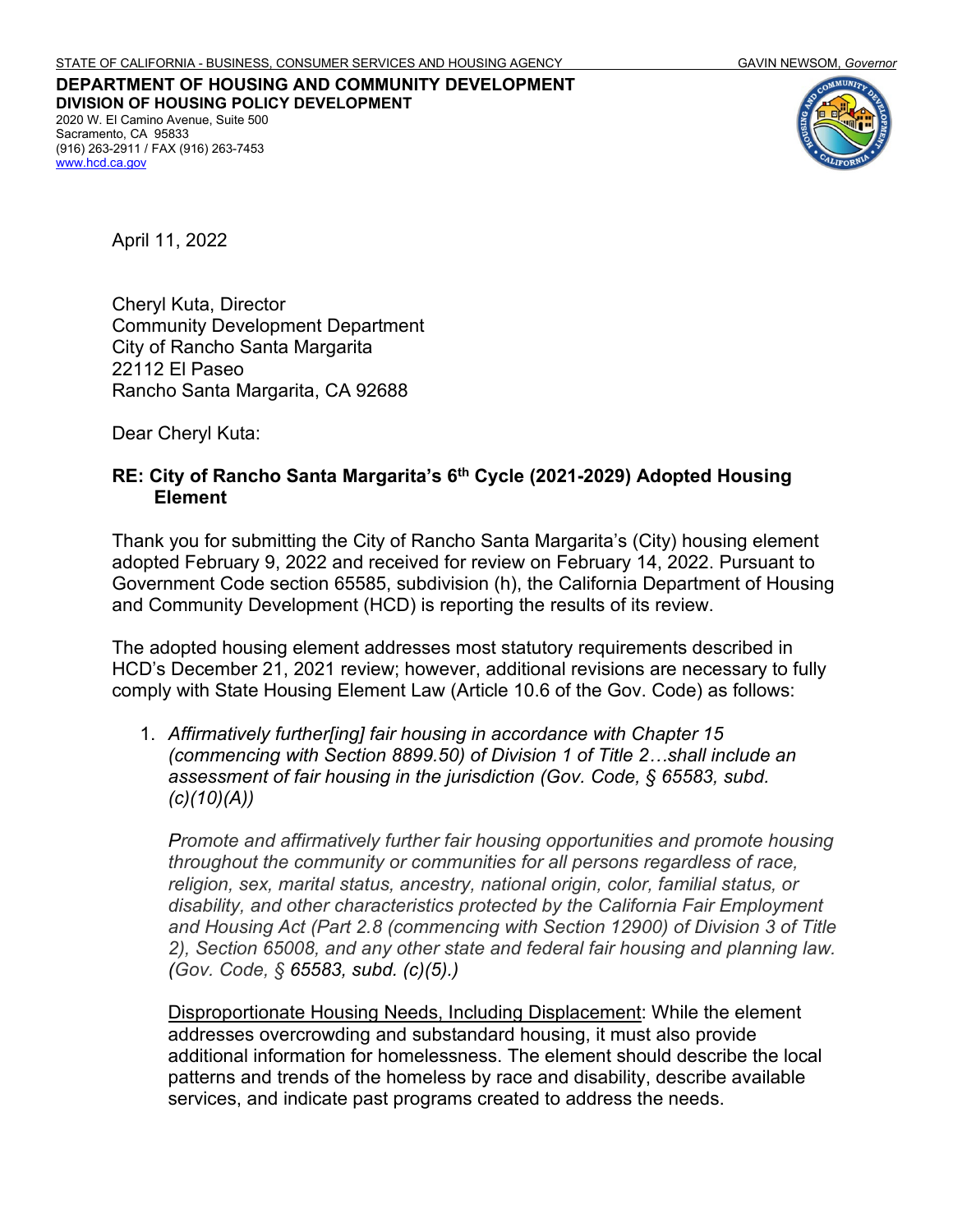Sites Inventory and Affirmatively Furthering Fair Housing (AFFH): While the element discusses the concentration of the lower-income regional housing need allocation (RHNA) in Census Tract 320.53 and addresses the lack of access to transportation and services, the element should indicate whether the location of sites improve or exacerbate conditions. Please see HCD's previous letter for additional information.

Goals and Actions: As noted in the prior review, the element must include a complete assessment of fair housing. Based on the outcomes of that analysis, the element must add or modify programs. In addition, Goals and actions must go beyond status quo actions and specifically respond to the analysis and to the identified and prioritized contributing factors to fair housing issues and must be significant and meaningful enough to overcome identified patterns and trends. Actions must have specific commitment, metrics, and milestones as appropriate and must address housing mobility enhancement, new housing choices and affordability in high opportunity areas, place-based strategies for community preservation and revitalization and displacement protection.

2. *An inventory of land suitable and available for residential development, including vacant sites and sites having realistic and demonstrated potential for redevelopment during the planning period to meet the locality's housing need for a designated income level, and an analysis of the relationship of zoning and public facilities and services to these sites. (Gov. Code, § 65583, subd. (a)(3).)*

*Identify actions that will be taken to make sites available during the planning period with appropriate zoning and development standards and with services and facilities to accommodate that portion of the city's or county's share of the regional housing need for each income level that could not be accommodated on sites identified in the inventory completed pursuant to paragraph (3) of subdivision (a) without rezoning, and to comply with the requirements of Government Code section 65584.09. (*Gov. Code, § *65583, subd. (c)(1).)*

Nonvacant Sites: The element was revised to include a list of factors used to determine the redevelopment potential of sites in the inventory; however, it remains unclear how these factors were used to demonstrate the residential development potential on the sites. For example, existing floor area is one factor that is used, but sites seem to have a range of existing floor area ratios to 90 percent of the site (e.g 22022 El Paseo, 22032 El Paseo, 30832 Santa Margarita). In addition, only a few sites are listed as having property owner or developer interest in potential residential development. Finally, the element seems to indicate that the existing uses are expected to remain on these sites and new development would be built on existing parking lots, however, several sites seem to be active commercial centers with limited areas for parking or have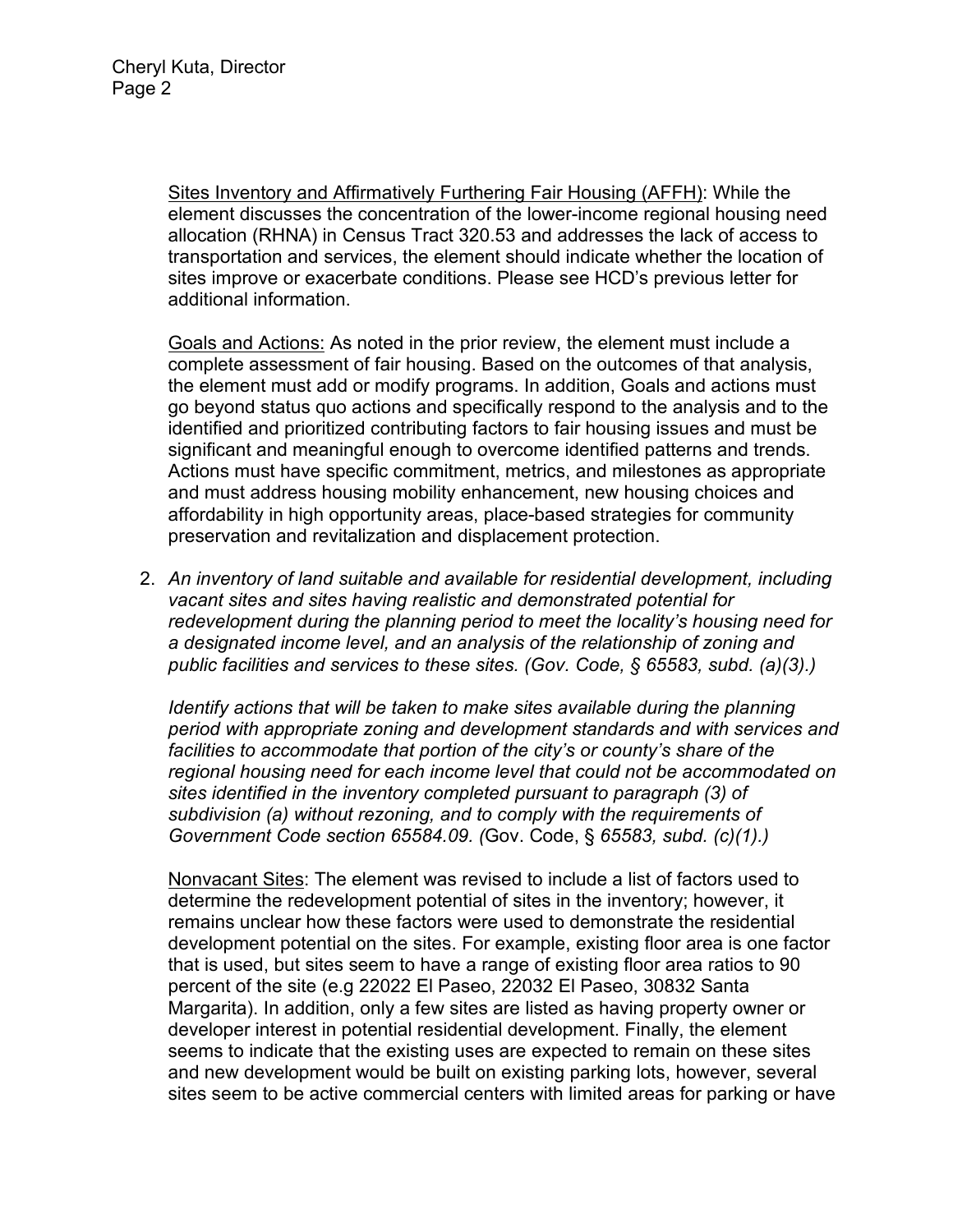lot coverages that would only allow a small portion of the sites to develop (e.g., 30021 Tomas, 22205 El Paseo). The element should detail how the workforce overlay would work on these sites to support new by-right residential development, and whether the need for parking for the existing retail on these sites would impede the development of new residential development. For example, will the overlay allow for ministerial approval of lot splits to allow for the residential development. To support this analysis, the element could relate the conditions of the sites in the provided examples that supported redevelopment to those of the sites identified in the inventory.

As you are aware absent findings (e.g., adoption resolution) based on substantial evidence, the existing uses will be presumed to impede additional residential development and will not be utilized toward demonstrating adequate sites to accommodate the regional housing need allocation(RHNA). HCD is not aware that the City has made the appropriate finding in the resolution adopting the element. If applicable, any future re-adoption of the housing element must include the appropriate finding as part of the adoption resolution.

Programs: As noted above, the element does not include a complete site analysis; therefore, the adequacy of sites and zoning were not established. Based on the results of a complete sites inventory and analysis, the City may need to add or revise programs to address a shortfall of sites or zoning available to encourage a variety of housing types. In addition, the element must be revised, as follows:

Program 1 (RHNA/Shortfall Program): As stated in the prior review, the element must include a program to identify sites with appropriate zoning to accommodate the regional housing need within the planning period. While the program commits to the Workforce Housing Overlay and Mixed-Use Housing land use/zoning designation, it must meet all requirements outlined in Government Code 65583.2 (h) and (i).

3. *An analysis of potential and actual governmental constraints upon the maintenance, improvement, or development of housing for all income levels, including the types of housing identified in paragraph (1) of subdivision (c), and for persons with disabilities as identified in the analysis pursuant to paragraph (7), including land use controls, building codes and their enforcement, site improvements, fees and other exactions required of developers, and local processing and permit procedures... (Gov. Code, § 65583, subd. (a)(5).)*

*Address and, where appropriate and legally possible, remove governmental and nongovernmental constraints to the maintenance, improvement, and development of housing, including housing for all income levels and housing for persons with disabilities. The program shall remove constraints to, and provide*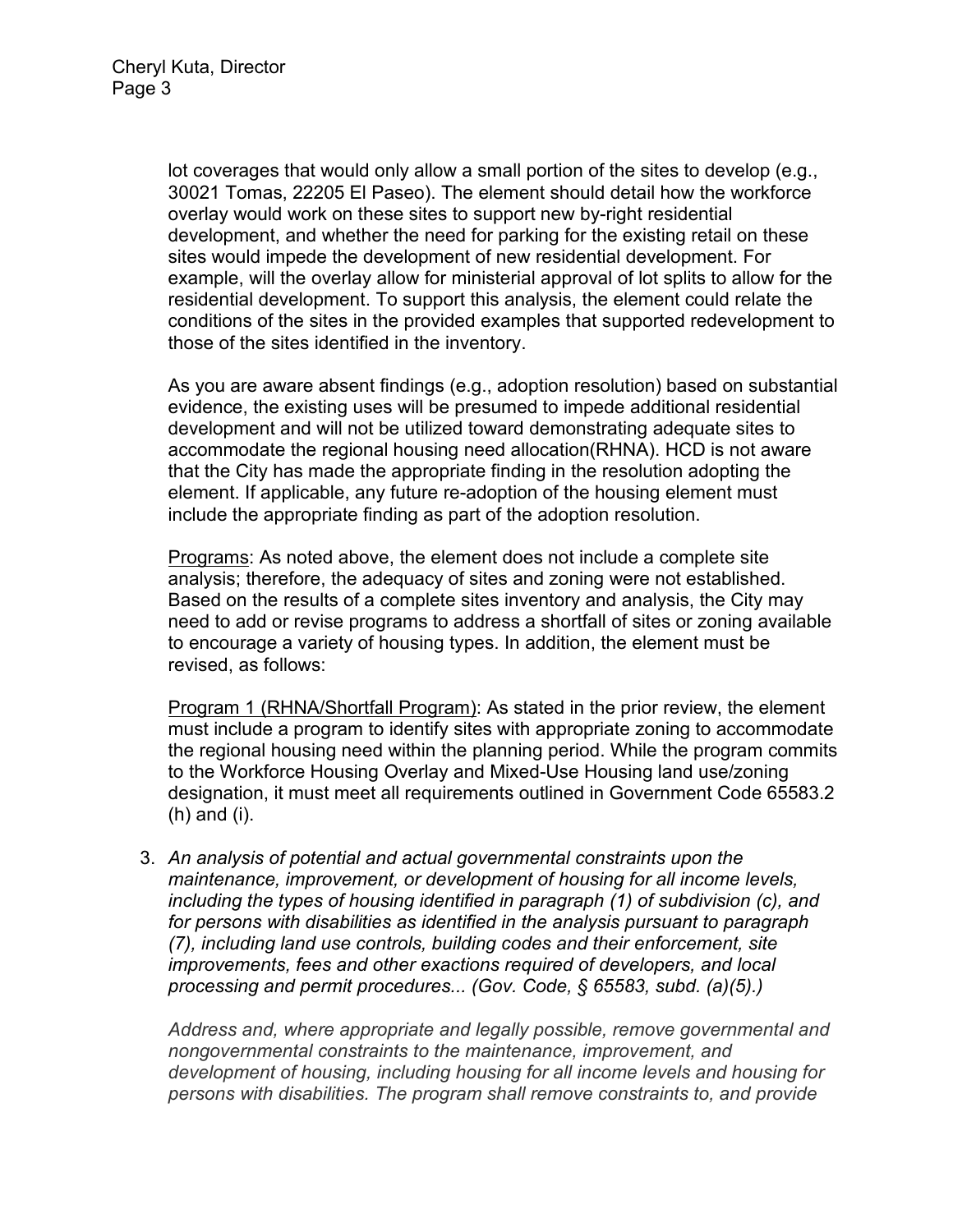*reasonable accommodations for housing designed for, intended for occupancy by, or with supportive services for, persons with disabilities. (Gov. Code, § 65583, subd. (c)(3).)*

Land-Use Controls: As stated in the prior review, the element must analyze the height requirement in the RM and RH zones of 35 feet and 2 stories for multifamily (Table H-45, page HEBR-69) and the CUP parking requirement for senior apartments (Table H-47, page HEBR-71) as potential constraints on housing supply, affordability, and ability to achieve maximum allowable densities. The element indicated that standards were analyzed and were not determined to be a constraint but provided no analysis to support this conclusion. Based on the results of the completed analysis, programs may need to be added, or revised, to address and remove or mitigate identified constraints on the development of housing.

Program 14 (Zoning Code and General Plan Amendment): The element indicates that the Housing Plan directs the City to update the zoning code to ensure the zoning code provides objective standards for review and approval of permits for group homes for seven or more persons (p 69). However, the Program 14 does not specifically commit to the amendment to the zoning code. The Program must be revised to provide specific commitments to address this constraint.

The element will meet the statutory requirements of State Housing Element Law once it has been revised and re-adopted to comply with the above requirements.

For your information, pursuant to Assembly Bill 1398 (Chapter 358, Statutes of 2021), if a local government fails to adopt a compliant housing element within 120 days of the statutory deadline (October 15, 2021), then any rezoning to accommodate the regional housing needs allocation, including for lower-income households, shall be completed no later than one year from the statutory deadline. Otherwise, the local government's housing element will no longer comply with State Housing Element Law, and HCD may revoke its finding of substantial compliance pursuant to Government Code section 65585, subdivision (i).

Public participation in the development, adoption and implementation of the housing element is essential to effective housing planning. Throughout the housing element process, the City should continue to engage the community, including organizations that represent lower-income and special needs households, by making information regularly available and considering and incorporating comments where appropriate.

Several federal, state, and regional funding programs consider housing element compliance as an eligibility or ranking criteria. For example, the CalTrans Senate Bill (SB) 1 Sustainable Communities grant; the Strategic Growth Council and HCD's